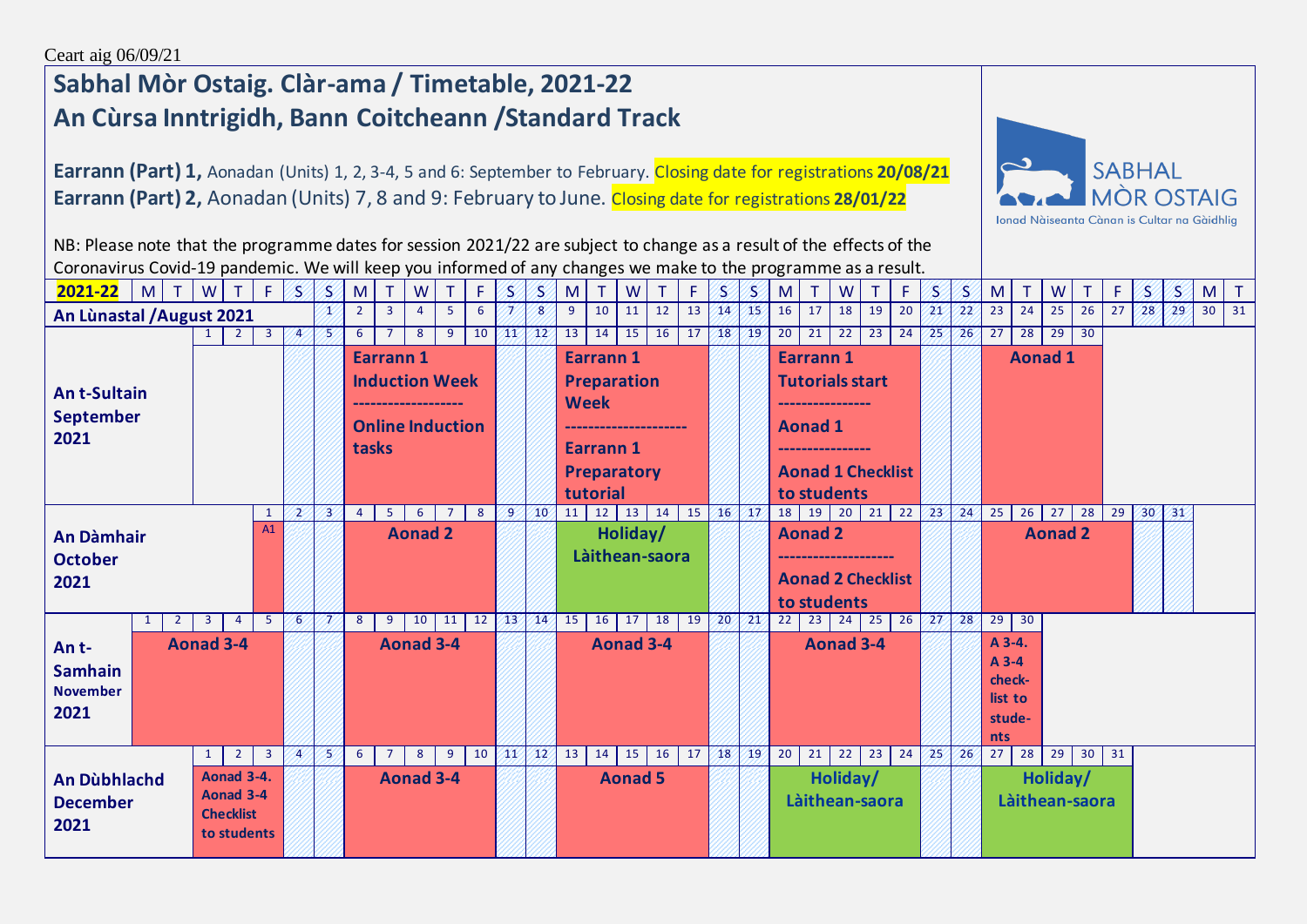| Ceart aig 06/09/21                           |                                |                         |                |                |                |                                                                                             |                                                                                       |                |                                                                                        |                           |                |                            |                                                              |        |  |                                   |                                                                     |    |                     |  |                                                                                                 |                |    |    |                 |                |               |                            |                     |                 |    |                 |    |                          |        |
|----------------------------------------------|--------------------------------|-------------------------|----------------|----------------|----------------|---------------------------------------------------------------------------------------------|---------------------------------------------------------------------------------------|----------------|----------------------------------------------------------------------------------------|---------------------------|----------------|----------------------------|--------------------------------------------------------------|--------|--|-----------------------------------|---------------------------------------------------------------------|----|---------------------|--|-------------------------------------------------------------------------------------------------|----------------|----|----|-----------------|----------------|---------------|----------------------------|---------------------|-----------------|----|-----------------|----|--------------------------|--------|
| 2021-22<br>M <sub>1</sub>                    | $\top$<br><b>W</b>             |                         | $T$ $F$        | B.             | S              | M                                                                                           | T.                                                                                    | W              | T.                                                                                     | F.                        | S              | S                          | M                                                            | $\top$ |  | W<br>$\top$                       | F.                                                                  | S  | $\mathcal{S}% _{0}$ |  | $\top$<br>M                                                                                     | W              | T. | F  | S               | S              | M             | $\top$                     | W                   | T               | F. | S               | S  | M                        | $\top$ |
| <b>Am Faoilleach</b>                         |                                |                         |                |                | $\overline{2}$ | 5 <sup>1</sup><br>$\overline{3}$<br>6<br>$\overline{7}$<br>$\overline{4}$<br><b>Aonad 5</b> |                                                                                       |                |                                                                                        |                           |                | $\overline{9}$             | 10<br>11<br>12<br>13<br>14<br><b>Aonad 5</b>                 |        |  |                                   |                                                                     | 15 | 16                  |  | 18<br>19<br>20<br>21<br>17<br><b>Aonad 5</b>                                                    |                |    |    |                 | 23             | 24            | 25<br><b>Aonad 6</b>       | 26                  | 27              | 28 | 29 <sup>′</sup> | 30 | 31                       |        |
| <b>January</b><br>2022                       |                                |                         |                |                |                |                                                                                             | <b>Aonad 5</b><br><b>Checklist to</b><br><b>students</b>                              |                |                                                                                        |                           |                |                            |                                                              |        |  |                                   |                                                                     |    |                     |  |                                                                                                 |                |    |    |                 |                |               | <b>Aonad 6</b><br>students | <b>Checklist to</b> |                 |    |                 |    | <b>Aonad</b><br>$\sigma$ |        |
|                                              | $\overline{2}$<br>$\mathbf{1}$ | 3 <sup>7</sup>          | $\overline{4}$ | 5              | 6              | 7 <sup>1</sup>                                                                              | 8                                                                                     | 9              |                                                                                        | $10 \mid 11 \mid 12 \mid$ |                | $\sqrt{13}$                | 14                                                           |        |  | $15 \mid 16 \mid 17 \mid 18 \mid$ |                                                                     | 19 | 20 <sup>7</sup>     |  | 21<br>22                                                                                        | 23             | 24 | 25 | $26 \times 27$  |                | 28            |                            |                     |                 |    |                 |    |                          |        |
| <b>An Gearran</b><br><b>February</b><br>2022 |                                | <b>Aonad 6</b>          |                |                |                |                                                                                             | tutorial time<br><b>Earrann1</b><br>assessment 2<br>Earrann 1<br><b>Tutorials end</b> |                | <b>Earrann 1 oral</b><br>assessment 1 in<br>written and oral<br><b>issued 11/02/22</b> |                           |                |                            | <b>Earrann 2</b><br><b>Tutorials start</b><br><b>Aonad 7</b> |        |  |                                   |                                                                     |    |                     |  | <b>Aonad 7</b><br>----------<br>Earrann 1<br>assessment to be<br>submitted to<br>tutor 21/02/22 |                |    |    |                 |                | <b>Aonad7</b> |                            |                     |                 |    |                 |    |                          |        |
|                                              | $\overline{2}$<br>$\mathbf{1}$ | $\overline{\mathbf{3}}$ | $\overline{4}$ | 5              | 6              | 7 <sup>7</sup>                                                                              | 8 <sup>1</sup>                                                                        | 9 <sup>1</sup> | 10                                                                                     |                           | $11 \ 12$      | 43/                        | 14                                                           |        |  | $15 \mid 16 \mid 17$              | 18                                                                  | 19 | 20 <sup>7</sup>     |  | 21<br>22                                                                                        | 23             | 24 | 25 | 26              | 27             | 28            | 29                         | $30 \mid 31$        |                 |    |                 |    |                          |        |
| <b>Am Màrt</b><br><b>March</b><br>2022       | <b>Aonad 7</b>                 |                         |                |                |                |                                                                                             | <b>Aonad 7</b><br><b>Aonad 7</b><br><b>Checklist to</b><br>students                   |                |                                                                                        |                           |                |                            |                                                              |        |  | <b>Aonad 7</b>                    |                                                                     |    |                     |  |                                                                                                 | <b>Aonad 8</b> |    |    |                 |                |               |                            | <b>Aonad 8</b>      |                 |    |                 |    |                          |        |
|                                              |                                |                         | $\mathbf{1}$   | 2              | 23             | $\overline{4}$                                                                              | $\overline{5}$                                                                        | $6^{\circ}$    | $\overline{7}$                                                                         | 8                         | $\overline{9}$ | 10                         | 11                                                           |        |  | $12$ 13 14                        | 45%                                                                 |    | 16/17/              |  | 18                                                                                              | $19 \mid 20$   | 21 | 22 | 23 <sup>1</sup> | 24             | 25            | 26                         | 27                  | $\overline{28}$ | 29 | 30 <sup>°</sup> |    |                          |        |
| <b>An Giblean</b><br><b>April</b><br>2022    |                                |                         |                | <b>Aonad 8</b> |                |                                                                                             |                                                                                       |                |                                                                                        |                           |                | Holiday/<br>Làithean-saora |                                                              |        |  |                                   | <b>Aonad 8</b><br><b>Aonad 8</b><br><b>Checklist to</b><br>students |    |                     |  |                                                                                                 |                |    |    |                 | <b>Aonad 8</b> |               |                            |                     |                 |    |                 |    |                          |        |